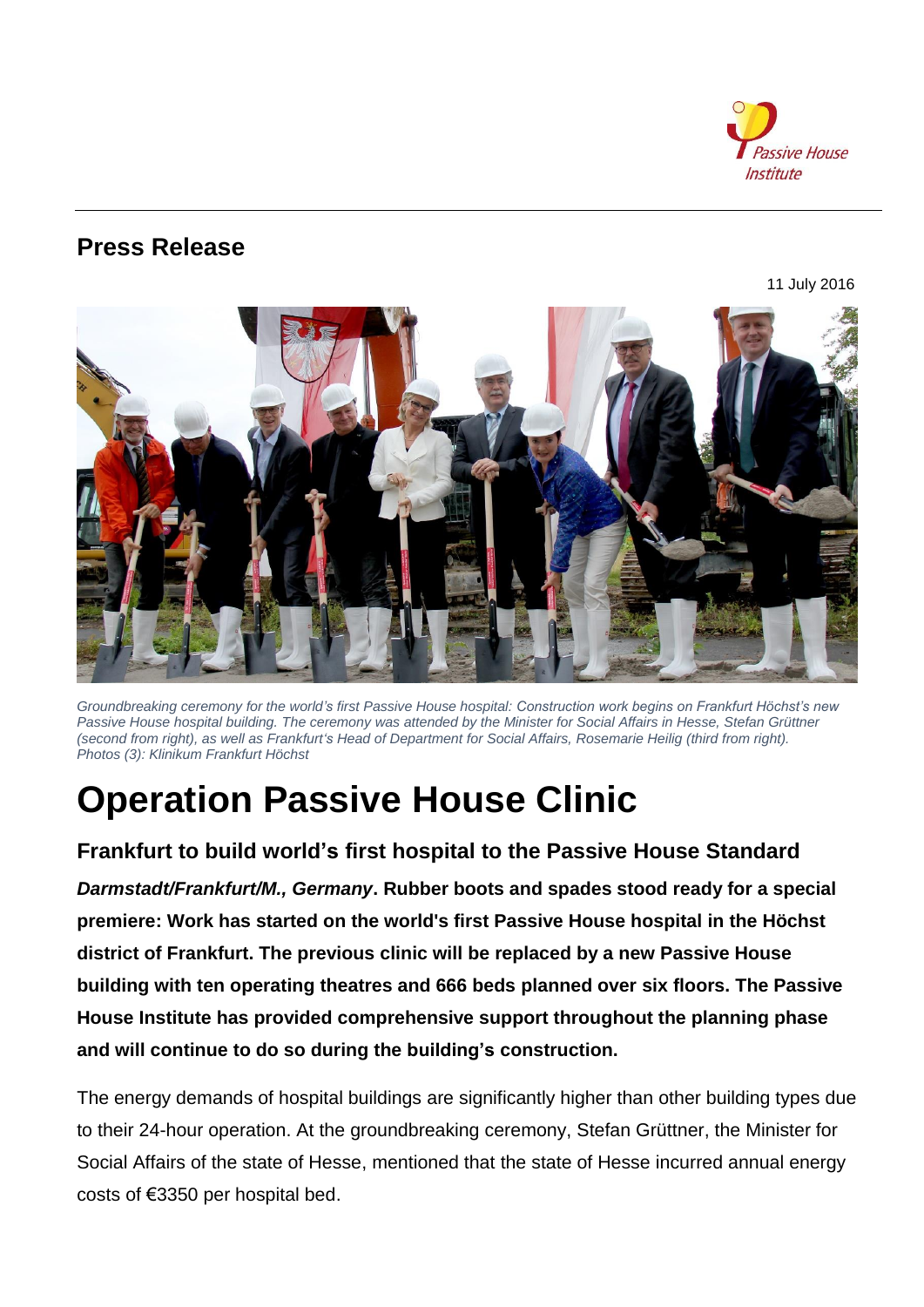

*The Passive House Institute investigated how the highly energy efficient Passive House building standard can be applied to a hospital clinic. These findings can also benefit the 2100 other hospitals in Germany.*

### **Optimise procedures, reduce costs**

With this new construction, Klinikum Frankfurt Höchst intends to drastically reduce their running costs as well as optimise their internal operational procedures. "The basic intention of the Passive House concept, to significantly reduce the energy demand while providing improved comfort, is particularly worthwhile in the case of a hospital building. But special requirements must also be met", explains Oliver Kah of the Passive House Institute. Among other things, special hygienerelated requirements apply for sensitive areas such as operating theatres. With regard to the room temperatures, patients perceive 23°C as comfortable.

## **Special requirements for hygiene and comfort**

On behalf of the federal government of the state of Hesse, Oliver Kah, together with his colleagues, investigated how the highly energy efficient Passive House construction method can be applied to a hospital clinic. These findings can also benefit the 2100 other hospitals in



*To determine the total energy demand for a clinic, all building facilities should be considered, including technical devices.*

Germany, many of which are in need of refurbishment. The study showed that the equipment in the hospital has a major influence on the energy demand. In conventional methods of energy balancing only the energy demand for heating, potable water, lighting and cooling is considered. In a clinic however, all building facilities and thus the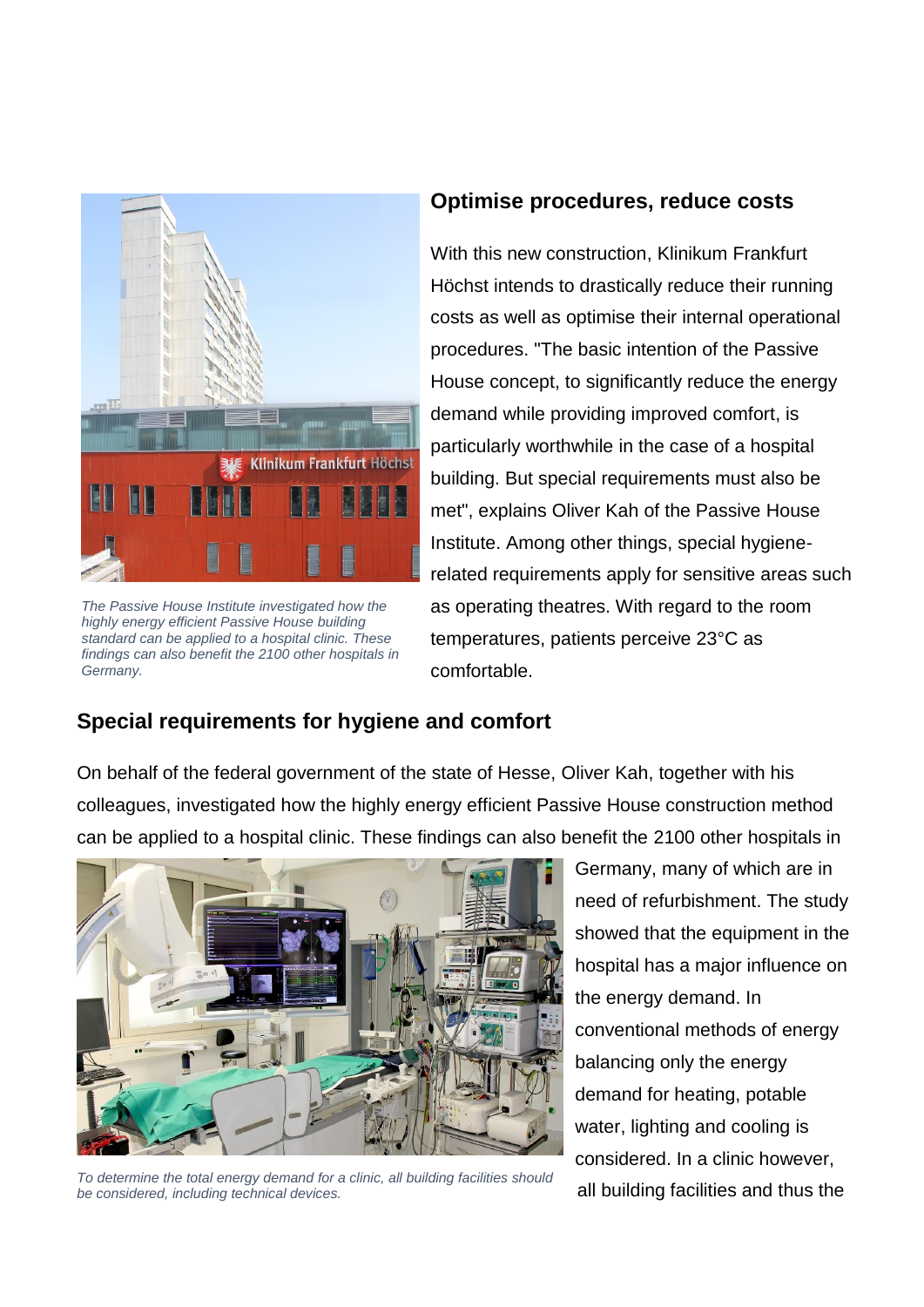demand from medical devices must also be taken into account. "If the building facilities are not considered, then planners will have neglected about half of the total energy demand of the clinic. Efficient devices cut down on energy and reduce the cooling demand at the same time", explains Oliver Kah.

## **Medical devices must be taken into account**

The city of Frankfurt has estimated that €240 million will be needed for the new Klinikum Frankfurt Höchst. The state of Hesse will contribute €46 million. "We will equip this highly complex special-use building with the latest technology and will thus be able to accommodate our objective of becoming a climate-neutral city by the year 2050", states Rosemarie Heilig, Head of the Department for the Environment and Social Affairs in Frankfurt.

## **Many hospitals need refurbishment**

Klinikum Frankfurt Höchst is an institution delivering the highest level of care and is an academic teaching hospital of the Johann Wolfgang Goethe-University. Over 2000 employees care for around 36,000 in-patients and 80,000 out-patients each year. The new Passive House construction is due to be completed in the first half of 2019.

More information under: www.passivehouse.com

Pictures for editorial purpose under [www.flickr.com/photos/passive-house-institute](http://www.flickr.com/photos/passive-house-institute) On request we are very happy to send you pictures via e-mail.

\_\_\_\_\_\_\_\_\_\_\_\_\_\_\_\_\_\_\_\_\_\_\_\_\_\_\_\_\_\_\_\_\_\_\_\_\_\_\_\_\_\_\_\_\_\_\_\_\_\_\_\_\_\_\_\_\_\_\_\_\_\_\_\_\_\_\_

\_\_\_\_\_\_\_\_\_\_\_\_\_\_\_\_\_\_\_\_\_\_\_\_\_\_\_\_\_\_\_\_\_\_\_\_\_\_\_\_\_\_\_\_\_\_\_\_\_\_\_\_\_\_\_\_\_\_\_\_\_\_\_\_\_\_\_

Follow us on Twitter: [www.twitter.com/the\\_iPHA](http://www.twitter.com/IGPassivhaus)